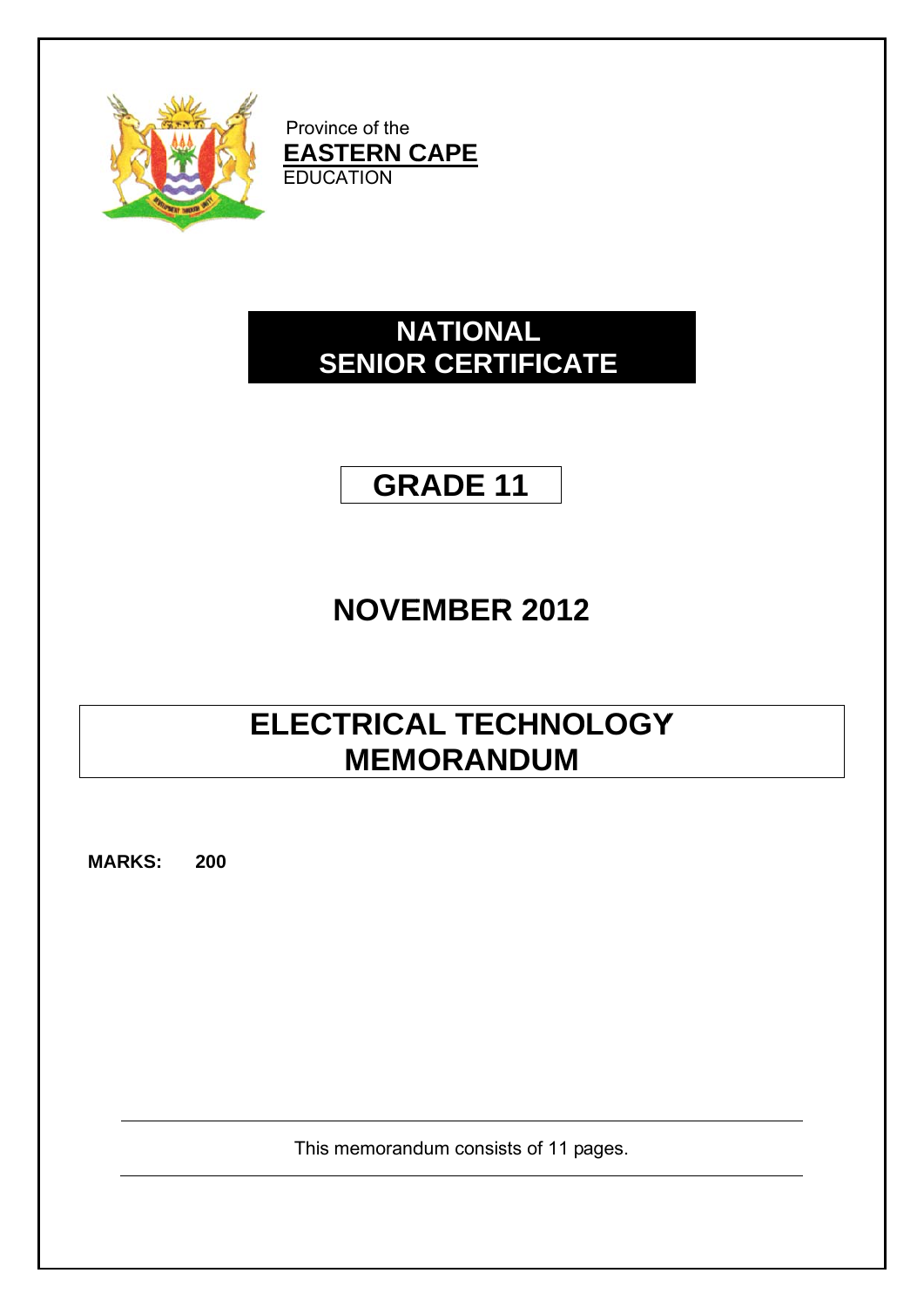### **QUESTION 1: TECHNOLOGY, SOCIETY AND THE ENVIRONMENT**

| 1.1              | • A sound knowledge of electronics to ensure the best possible technical<br>design to produce a quality product √<br>A sound knowledge in handling financial matters to ensure a well-run<br>sustainable business. √<br>(ANY RELEVANT ANSWER WILL BE ACCEPTED)                                                                                                                | (2)           |
|------------------|-------------------------------------------------------------------------------------------------------------------------------------------------------------------------------------------------------------------------------------------------------------------------------------------------------------------------------------------------------------------------------|---------------|
| 1.2              | • Switch off all the unused electrical appliances and lights. $\sqrt{ }$<br>Do not use your dishwasher, laundry equipment, coffee maker or other<br>home heavy appliance after 7 pm. √<br>Use microwave oven to cook small quantities of food. $\sqrt{ }$<br>$\bullet$<br>Lower your thermostat a degree or two degrees. $\sqrt{ }$<br>(ANY RELEVANT ANSWER WILL BE ACCEPTED) | (4)           |
| 1.3              | Cell phone. V<br>Positive: Contact with family and friends any time you want. $\sqrt{ }$<br>Negative: Expose to pornography on phones. V<br>(ANY RELEVANT ANSWER WILL BE ACCEPTED)                                                                                                                                                                                            | (3)           |
| 1.4              | <b>Communication skill</b>                                                                                                                                                                                                                                                                                                                                                    | (1)<br>$[10]$ |
|                  | <b>QUESTION 2:</b><br><b>TECHNOLOGICAL PROCESS</b>                                                                                                                                                                                                                                                                                                                            |               |
| 2.1              | Identify the problem. $\sqrt{ }$<br>Investigate. $\sqrt{ }$<br>Do research. $\sqrt{ }$<br>Assess. √<br>Process. √<br><b>ANY THREE</b>                                                                                                                                                                                                                                         | (3)           |
| $2.2\phantom{0}$ | Design and build an electronic warning sign to alert the traffic about<br>2.2.1<br>cyclists and athletes. √√√                                                                                                                                                                                                                                                                 | (3)           |
|                  | 2.2.2<br>The device should be portable. $\sqrt{}$<br>It should be easy to use. $\sqrt{ }$<br>It should be easy to maintain. $\sqrt{ }$<br>It should flash colourful lights visible to motorists. √                                                                                                                                                                            | (4)<br>[10]   |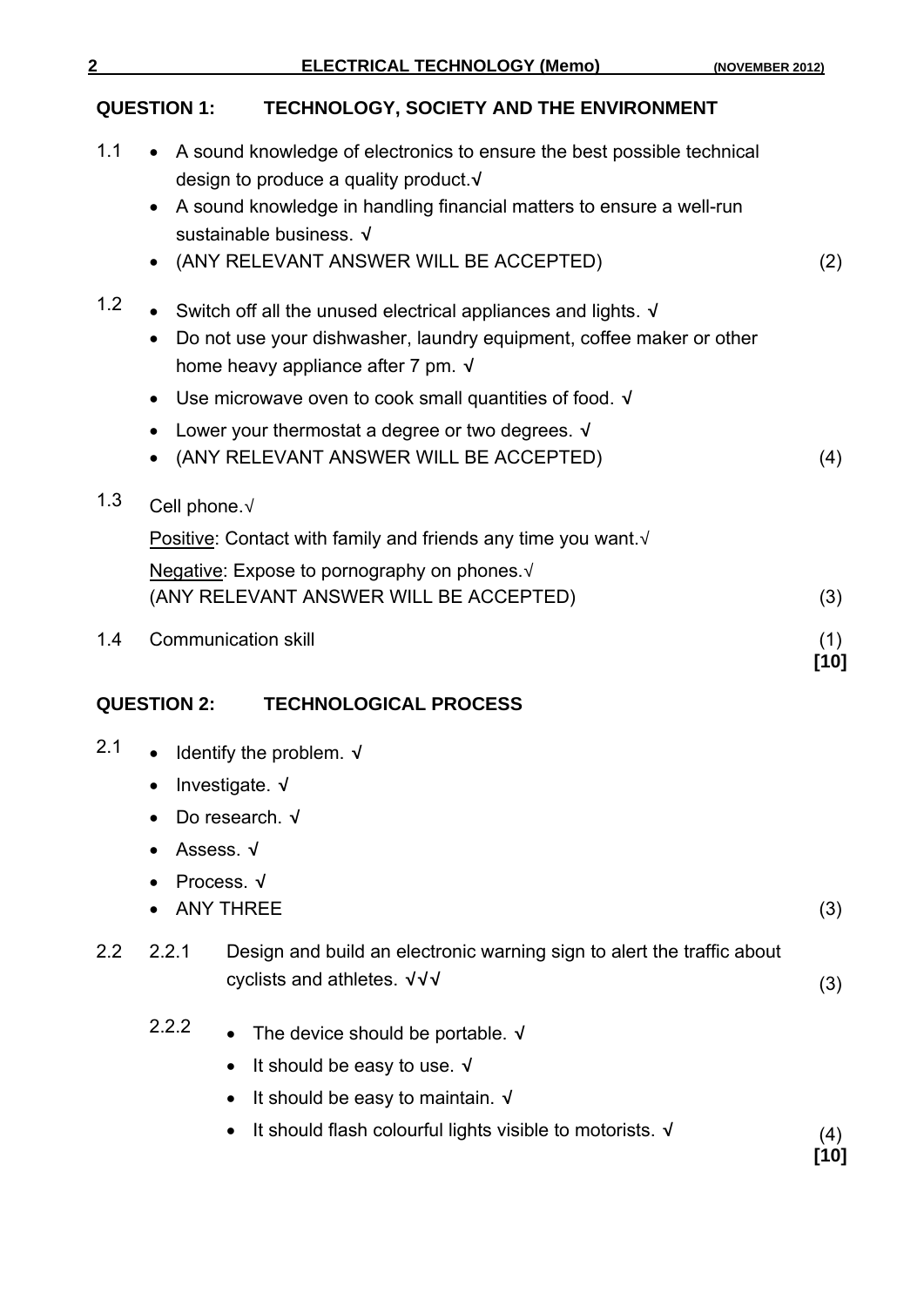|     | <b>ELECTRICAL TECHNOLOGY (Memo)</b><br>(NOVEMBER 2012)                                                                                                               | 3           |  |
|-----|----------------------------------------------------------------------------------------------------------------------------------------------------------------------|-------------|--|
|     | <b>QUESTION 3:</b><br><b>OCCUPATIONAL HEALTH AND SAFETY</b>                                                                                                          |             |  |
| 3.1 | Safety is the main consideration behind all rules and regulations contained in<br>the CODE of PRACTICE for the wiring of electrical installation. √√                 | (2)         |  |
| 3.2 | • There should be no slippery surface. $\sqrt{ }$<br>Tidy workshop. √<br>(ANY RELEVANT ANSWER WILL BE ACCEPTED)                                                      | (2)         |  |
| 3.3 | There should be enough space between the machines. $\sqrt{ }$<br>Poorly ventilated work area.√<br>(ANY RELEVANT ANSWER WILL BE ACCEPTED)                             | (2)         |  |
| 3.4 | • Stand firmly when working with a portable drilling machine. $\sqrt{ }$<br>Remove the chuck key from the chuck after loosening or tightening the bit.<br>$\sqrt{ }$ | (2)         |  |
| 3.5 | Ensure the main supply has been switched off.<br>Use a wooden or non-conductive object to release/remove him/her from the<br>conductor. √√                           | (2)         |  |
|     | <b>QUESTION 4:</b><br><b>INSTRUMENTS</b>                                                                                                                             | [10]        |  |
| 4.1 | $8$ div = $360^\circ$ One full cycle<br>1 div = $45^{\circ}$<br>The waves are 45° apart<br>I lags V by 45°√√                                                         | (2)         |  |
| 4.2 | Volt/div = $10 V$<br>$V_{\text{max}}$ = No. of div x volt /div<br>$= 3 \times 10\sqrt{ }$<br>$=$ 30 V $\sqrt{ }$                                                     |             |  |
| 4.3 | $=$ time /div x No. of div $\sqrt{}$<br>т<br>$= 2.5 \text{ ms} \times 8\sqrt{ }$                                                                                     | (2)         |  |
|     | $= 20$ ms $\sqrt{ }$                                                                                                                                                 | (3)         |  |
| 4.4 | $V_{RMS}$ = 0,707 x $V_{max}$ $\sqrt{ }$<br>$= 0,707 \times 30\sqrt{ }$                                                                                              |             |  |
|     | $= 21,21 \vee \sqrt{2}$                                                                                                                                              | (3)<br>[10] |  |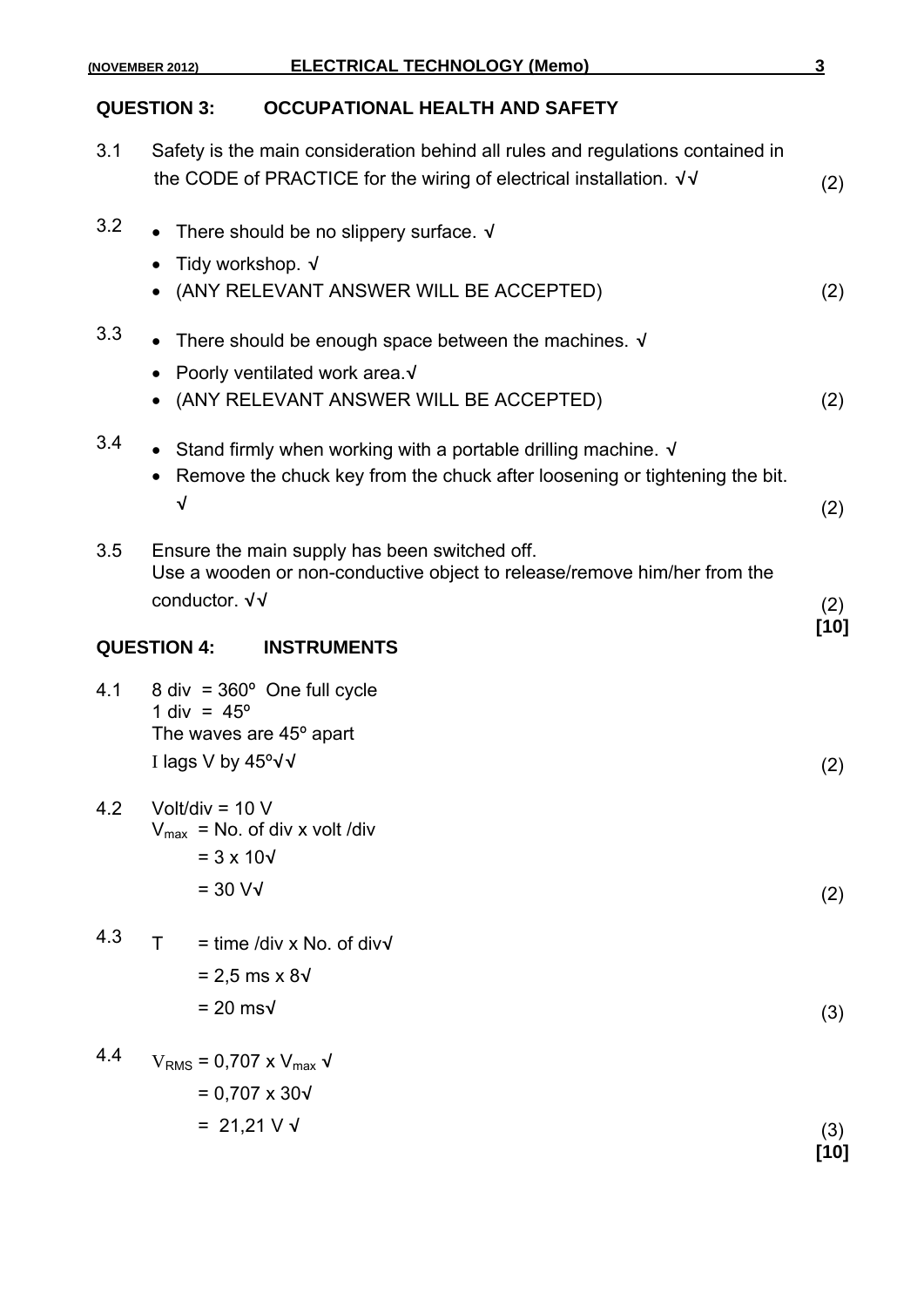**QUESTION 5: PRINCIPLE OF SINGLE-PHASE GENERATION** 5.1 • As the conductor loop is rotated through the magnetic field, each of the two sides of the loop move through the magnetic field cutting the magnetic lines of flux. **√**  This action induces an alternating voltage across the conductor loop. **√** (2) 5.2 When the loop is perpendicular to the magnetic field. **√**? (1) 5.3 i = 12 sin 314t 5.3.1  $I_{ave} = 0.637 \times I_{max}$  = 0,637 x 12 **√** = 7,64 A **√** (2) 5.3.2  $T = 1.5$  ms. i = 12 sin 314t = 12 sin 314° x 1,5 x10-3 x 57,3 **√√** = 5,45 A **√** (3) 5.4 5.4.1 230 V rms Vrms = 0,707 x Vmax Vmax = 230 **√**  0,707 = 325,32 V **√** (2) 5.4.2 Vave = 0,637 x Vmax = 0,637 x 352,32**√** = 207,23 V**√** (2) 5.4.3 T =  $1/\sqrt{ }$  F  $= 1^{\circ}$  50 = 20 ms**√** (3) **[15]**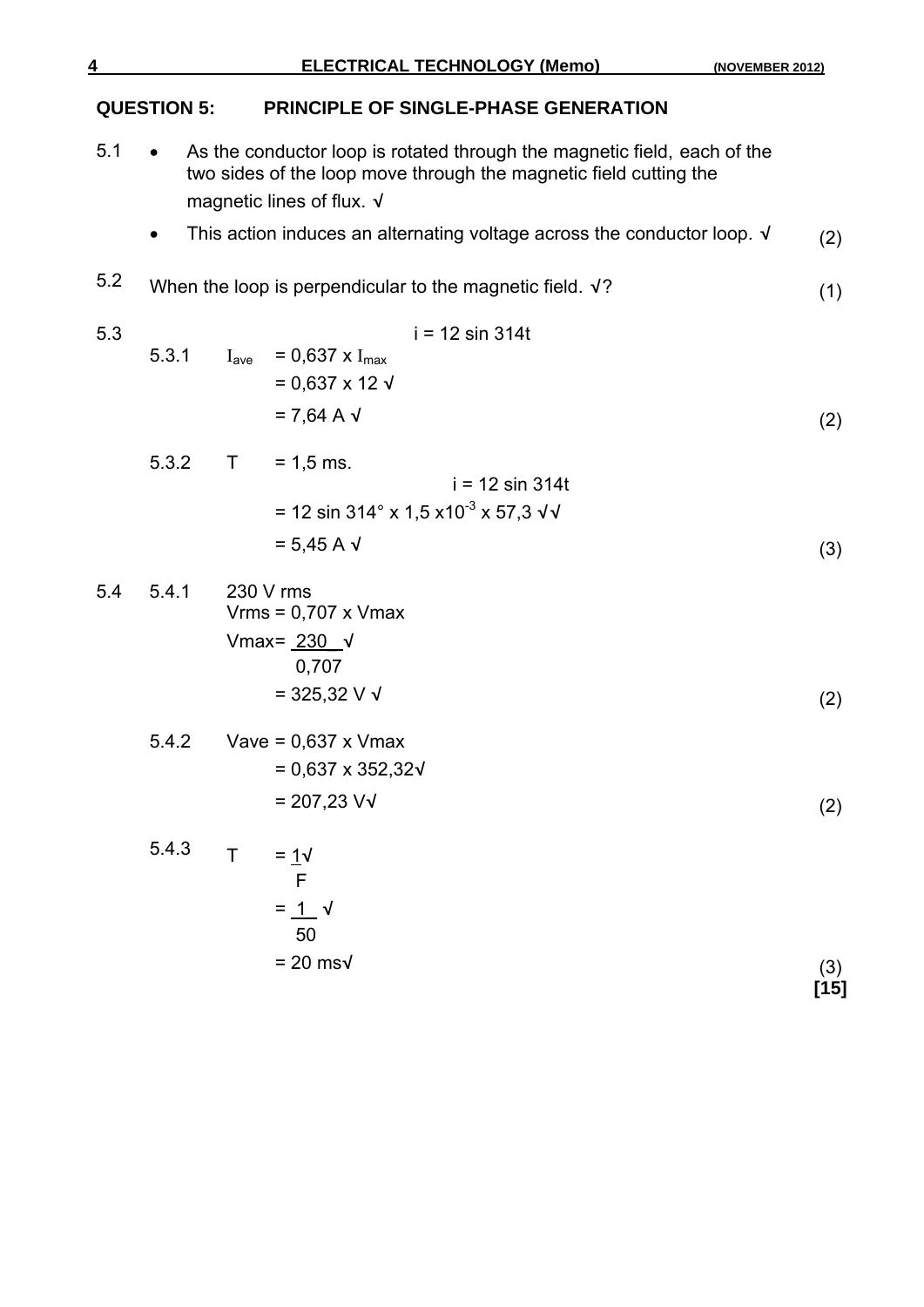#### **QUESTION 6: RLC CIRCUITS**

6.1 Impedance of the circuit is the total opposition a circuit offers to the flow of current. It depends entirely to the frequency of the supply when connected to the alternating voltage supply. **√√√** (3)

| 6.2 | 6.2.1 | Nothing is going to happen as the resistor and the frequency have |  |  |  |
|-----|-------|-------------------------------------------------------------------|--|--|--|
|     |       | no relationship. $\sqrt{ }$                                       |  |  |  |

- 6.2.2 Capacitive reactance will decrease.**<sup>√</sup>** (1)
- 6.2.3 Inductive reactance will also increase.**<sup>√</sup>** (1)

### 6.3 6.3.1  $X_L = 2\pi f L \sqrt{2}$

$$
= 2. \pi . 50.75.10^{-3} \text{V}
$$

$$
= 23,56 \text{ }\Omega \text{V}
$$

XC = 1\_\_\_ **√** 2 πfC

$$
=\frac{1}{2 \cdot \pi \cdot 50.220 \cdot 10^{-6}}
$$
  
= 14,47  $\Omega$ 

 $\frac{1}{\sqrt{2}}$  ,  $\frac{1}{\sqrt{2}}$  ,  $\frac{1}{\sqrt{2}}$  ,  $\frac{1}{\sqrt{2}}$  ,  $\frac{1}{\sqrt{2}}$  ,  $\frac{1}{\sqrt{2}}$  ,  $\frac{1}{\sqrt{2}}$ 

$$
Z = \sqrt{R^2 + (X_L - X_C)^2} \sqrt{\frac{4}{2}} = \sqrt{22^2 + (23.56 - 14.47)^2} \sqrt{\frac{4}{2}} = 23.8 \text{ }\Omega \sqrt{\frac{4}{2}} = 23.8 \text{ }\Omega \sqrt{\frac{4}{2}} = 23.8 \text{ }\Omega \sqrt{\frac{4}{2}} = 23.8 \text{ }\Omega \sqrt{\frac{4}{2}} = 23.8 \text{ }\Omega \sqrt{\frac{4}{2}} = 23.8 \text{ }\Omega \sqrt{\frac{4}{2}} = 23.8 \text{ }\Omega \sqrt{\frac{4}{2}} = 23.8 \text{ }\Omega \sqrt{\frac{4}{2}} = 23.8 \text{ }\Omega \sqrt{\frac{4}{2}} = 23.8 \text{ }\Omega \sqrt{\frac{4}{2}} = 23.8 \text{ }\Omega \sqrt{\frac{4}{2}} = 23.8 \text{ }\Omega \sqrt{\frac{4}{2}} = 23.8 \text{ }\Omega \sqrt{\frac{4}{2}} = 23.8 \text{ }\Omega \sqrt{\frac{4}{2}} = 23.8 \text{ }\Omega \sqrt{\frac{4}{2}} = 23.8 \text{ }\Omega \sqrt{\frac{4}{2}} = 23.8 \text{ }\Omega \sqrt{\frac{4}{2}} = 23.8 \text{ }\Omega \sqrt{\frac{4}{2}} = 23.8 \text{ }\Omega \sqrt{\frac{4}{2}} = 23.8 \text{ }\Omega \sqrt{\frac{4}{2}} = 23.8 \text{ }\Omega \sqrt{\frac{4}{2}} = 23.8 \text{ }\Omega \sqrt{\frac{4}{2}} = 23.8 \text{ }\Omega \sqrt{\frac{4}{2}} = 23.8 \text{ }\Omega \sqrt{\frac{4}{2}} = 23.8 \text{ }\Omega \sqrt{\frac{4}{2}} = 23.8 \text{ }\Omega \sqrt{\frac{4}{2}} = 23.8 \text{ }\Omega \sqrt{\frac{4}{2}} = 23.8 \text{ }\Omega \sqrt{\frac{4}{2}} = 23.8 \text{ }\Omega \sqrt{\frac{4}{2}} = 23.8 \text{ }\Omega \sqrt{\frac{4}{2}} = 23.8 \text{ }\Omega \sqrt{\frac{4}{2}} = 23.8 \text{ }\Omega \sqrt{\frac{4}{2}} = 23.8 \text{ }\Omega \sqrt{\frac{4}{2}} = 23.8 \text{ }\Omega \sqrt{\frac{4}{2}} = 23.8 \text{ }\Omega \sqrt{\frac{4}{
$$

$$
I = \frac{V}{Z}
$$
  
=  $\frac{24}{V}$   
= 23.8  
= 1,01 A V (3)

6.3.3 
$$
\theta = \text{Cos}^{-1} (R/Z) \sqrt{}
$$

$$
= \cos^{-1}(22/23.8) \sqrt{ }
$$
  
= 22.43<sup>o</sup> $\sqrt{ }$  (3)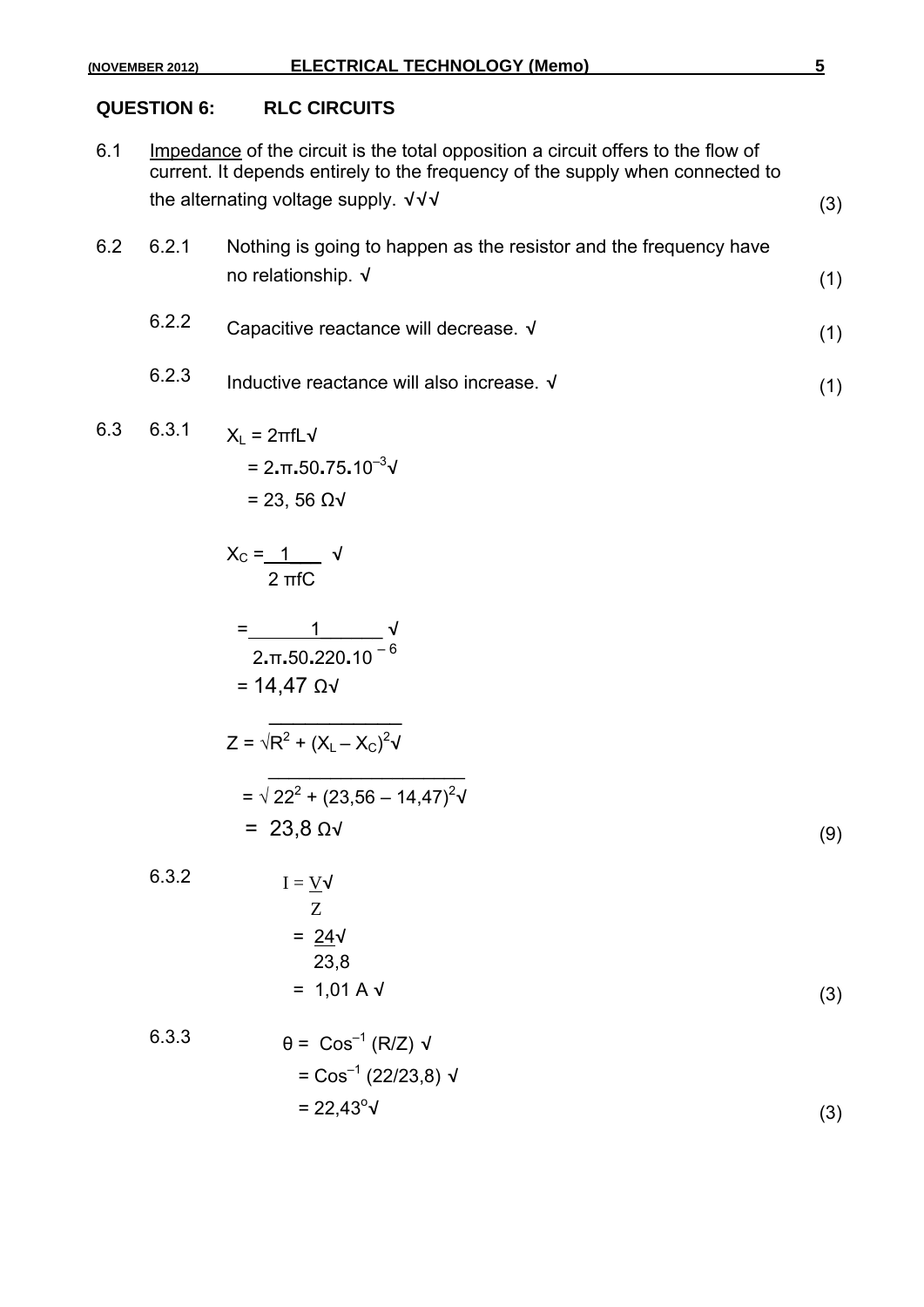

$$
6.4 \qquad \bullet \qquad X_L = X_C. \ \ \sqrt{}
$$

- Impedance is at minimum. **√**
- Current is at maximum. **√** (2)
- 6.5 Radio tuning circuit. **√**
	- Filtering circuit. **√**
	- Oscillating circuit. **√** (2)

6.6 Yes**<sup>√</sup>** (1)

#### **[30] QUESTION 7: SEMI-CONDUCTOR DEVICES**

7.1 Gain = 
$$
\frac{\text{Voutput}}{\text{Vinput}}
$$
  
= 
$$
\frac{3\text{Vp} - \text{p}}{0.02\text{Vp} - \text{p}}
$$
  
= 150  $\checkmark$  (3)

- 7.2 Transistor as a switch. **√**
	- Transistor as an amplifier. **√** (2)
- 7.3 The trigger angle (and so the power available to the load) is controlled by  $R_2$ . R<sub>1</sub> √and R<sub>2</sub> form a voltage divider which with D1 sets up the necessary triggering potential.  $\sqrt{D_2}$  is the triggering device which conducts a positive voltage pulse to the gate only once its breakdown voltage of 0.6 V is overcome.  $\sqrt{}$  By varying  $R_2$  the voltage level at the gate of the thyristor will vary, **√** so changing the trigger angle and therefore the power available to the lamp, changing the brightness of the lamp. **√** (5)

**[10]**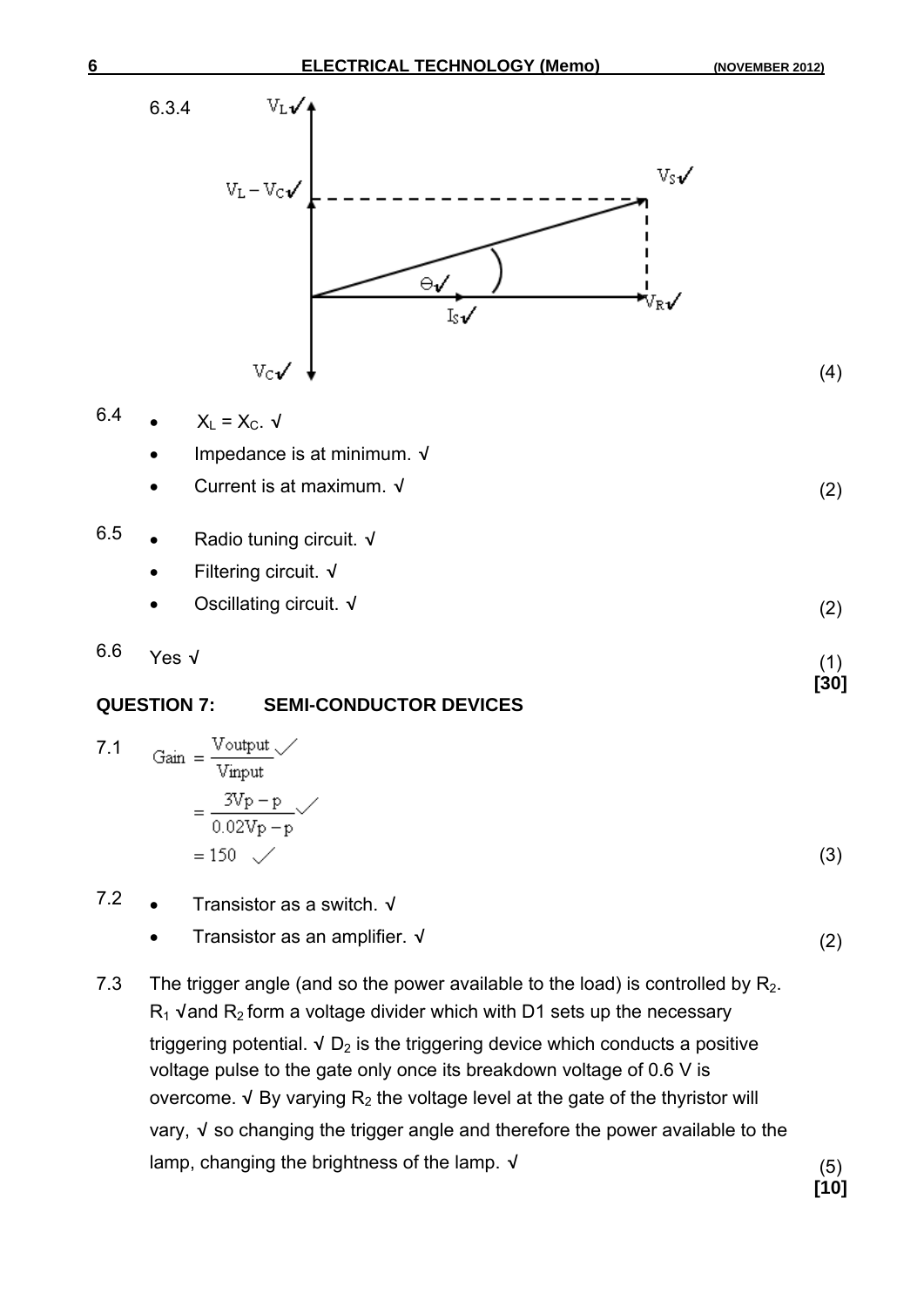#### **QUESTION 8: AMPLIFIERS**

- 8.1 Common Emitter **√**
	- Common Base **√**
	- Common Collector **√** (3)

8.2 
$$
Ic = \frac{Vcc}{Rc}
$$

$$
Rc = \frac{Vcc}{Ic} \sqrt{}
$$

$$
Rc = \frac{24Vdc}{150x10^{-3}} \sqrt{}
$$

$$
Rc = 160 \Omega \sqrt{}
$$

 $8.3$ 

$$
Rc = 160 \Omega \checkmark
$$
  
\n
$$
Xc = 1
$$
  
\n
$$
2 \pi f C \checkmark
$$
  
\n
$$
C = 1
$$
  
\n
$$
2 \pi f X c \checkmark
$$
  
\n
$$
= 1
$$
  
\n
$$
2 \pi 100 \times 33
$$
  
\n
$$
= 48,23 \times 10^{-6}
$$
  
\n
$$
= 48,23 \text{ pf} \checkmark
$$
  
\n(4)

**[10]** 

#### **QUESTION 9: TRANSFORMERS**

| 9.1<br>Instrument transformer √<br>$\bullet$ |           |                                                                       |     |
|----------------------------------------------|-----------|-----------------------------------------------------------------------|-----|
|                                              | $\bullet$ | Power transformer √                                                   | (2) |
| 9.2                                          | 9.2.1     | Transformer may be overloaded. √√                                     | (2) |
|                                              | 9.2.2     | Oil $\sqrt$<br>$\bullet$<br>Air √<br>$\bullet$<br>Water√<br>$\bullet$ | (3) |
|                                              | 9.2.3     | $I_P = S / V_P V$<br>$= 1100000 / 11000 \sqrt{11000}$                 |     |
|                                              |           | $= 100 A\sqrt{ }$                                                     | (3) |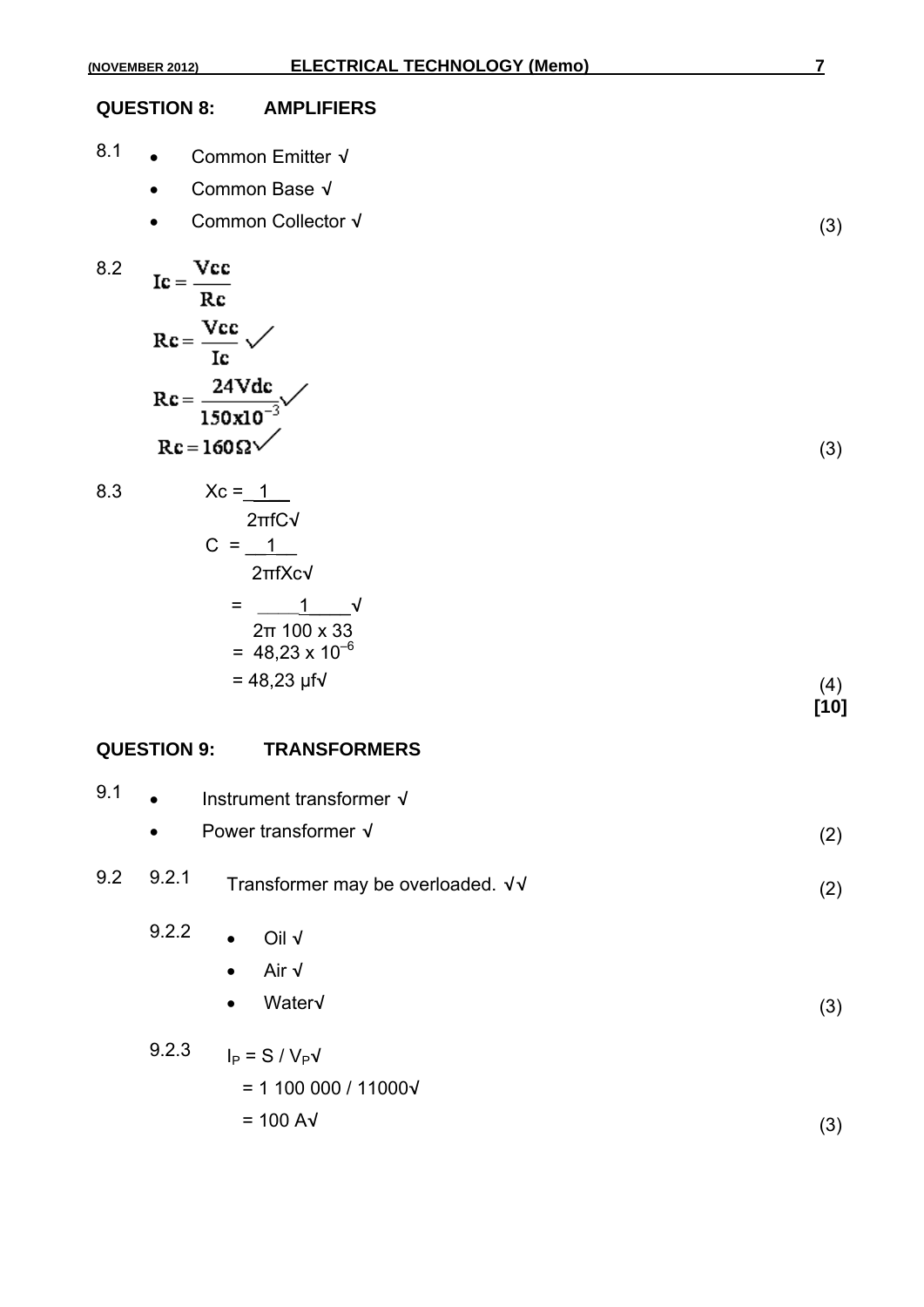|      | 9.2.4<br>$I_S = I_P \underline{V_P} V$                                                                                                                                                                                                                                                                                                   |               |
|------|------------------------------------------------------------------------------------------------------------------------------------------------------------------------------------------------------------------------------------------------------------------------------------------------------------------------------------------|---------------|
|      | $V_{\rm S}$                                                                                                                                                                                                                                                                                                                              |               |
|      | $= 100 \times 11000 \sqrt{ }$<br>230                                                                                                                                                                                                                                                                                                     |               |
|      | $= 4782,61 AV$                                                                                                                                                                                                                                                                                                                           | (3)           |
| 9.3  | Shell type $\sqrt{}$                                                                                                                                                                                                                                                                                                                     |               |
|      | Core type $\sqrt{}$                                                                                                                                                                                                                                                                                                                      | (2)           |
|      |                                                                                                                                                                                                                                                                                                                                          | $[15]$        |
|      | <b>QUESTION 10:</b><br><b>POWER SUPPLY</b>                                                                                                                                                                                                                                                                                               |               |
| 10.1 | Transformer V                                                                                                                                                                                                                                                                                                                            |               |
|      | <b>Rectifier √</b><br>$\bullet$                                                                                                                                                                                                                                                                                                          |               |
|      | Smoothing √<br>$\bullet$                                                                                                                                                                                                                                                                                                                 |               |
|      | Regulation $\sqrt{}$                                                                                                                                                                                                                                                                                                                     | (4)           |
| 10.2 | Smoothing the ripples from the rectifier. √√                                                                                                                                                                                                                                                                                             | (2)           |
| 10.3 | As the input voltage rises above the Zener breakthrough voltage, $\sqrt{}$ the<br>internal resistance of the Zener will lower and allow current to pass through it.<br>√This will result in more current flowing into the base of the transistor, √<br>causing its internal resistance to lower and as a result thereof the voltage over |               |
|      | the transistor will lower as well, $\sqrt{ }$ thus resetting the output voltage. $\sqrt{ }$                                                                                                                                                                                                                                              | (5)           |
| 10.4 | 10.4.1 Electrolytic capacitor $\sqrt{ }$                                                                                                                                                                                                                                                                                                 | (1)           |
|      | 10.4.2<br>Photo-diode √                                                                                                                                                                                                                                                                                                                  | (1)           |
| 10.5 | <b>Half wave Rectification</b><br><b>Full Wave Rectification</b><br>$V_m$<br>О                                                                                                                                                                                                                                                           | (2)<br>$[15]$ |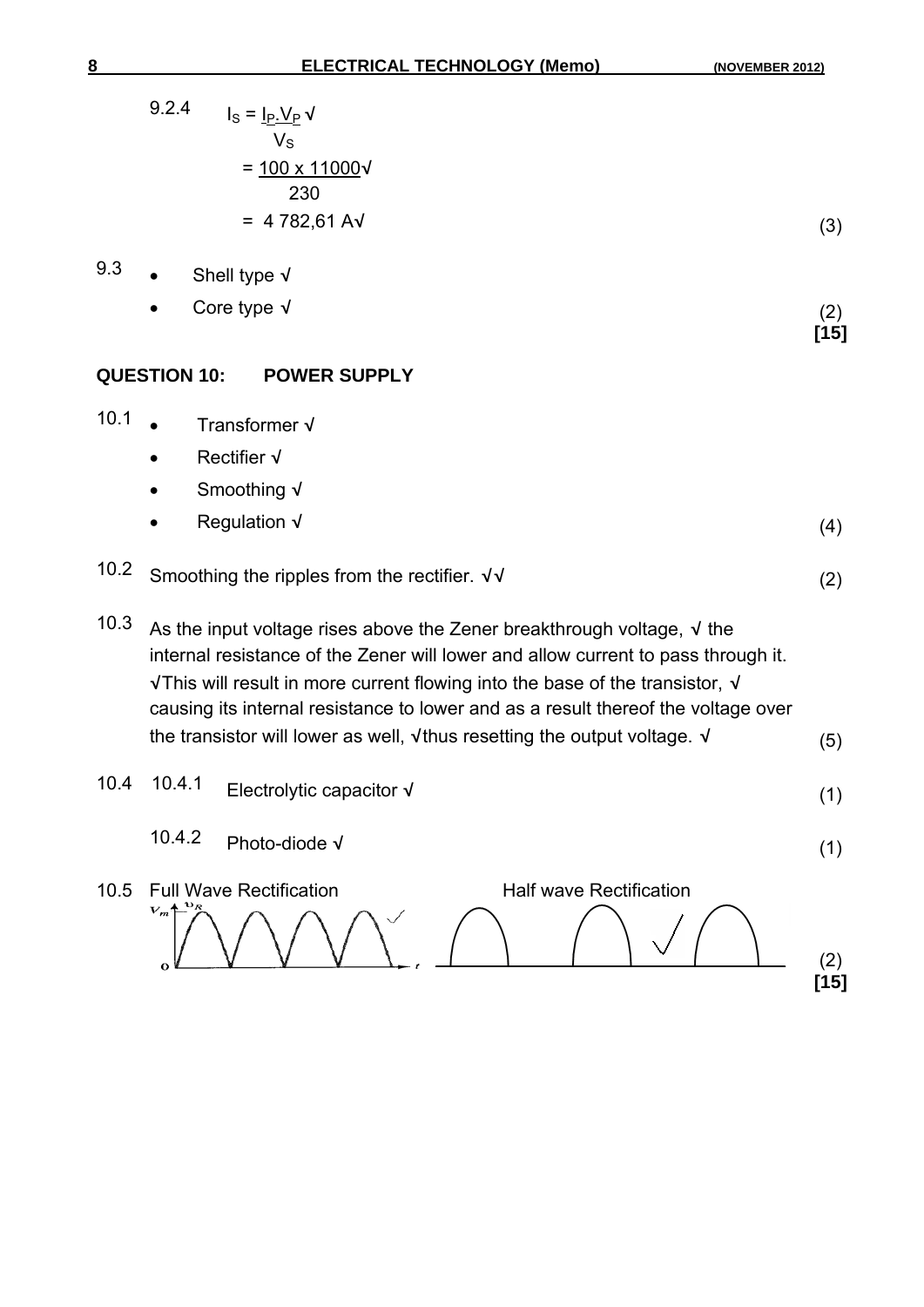### **QUESTION 11: LOGIC CIRCUITS**

- 11.1 11.1.1 NAND Gate**<sup>√</sup>** (1)
	- 11.1.2 NOR Gate**<sup>√</sup>** (1)
	- 11.1.3 NOT Gate**<sup>√</sup>** (1)



$$
F = \overline{A.B} + \overline{A.C}
$$
 (5)

(4)

| <sup>11.3</sup> $F = A.B + A.C$            |  |
|--------------------------------------------|--|
| $=\overline{A.B.}$ $\overline{A.c}$ $\vee$ |  |
| $=$ A.B.A.C $\vee$                         |  |
| $= A.B.C.$                                 |  |

| 11.4 11.4.1 $1\sqrt{ }$ |  |  |  |
|-------------------------|--|--|--|
|                         |  |  |  |

- 11.4.2 **1<sup>√</sup>** (1)
- 11.4.3 **1<sup>√</sup>** (1)
- 11.5  $\bullet$ 11.5 Alarm Systems **√** Computers **√** (2)
- 11.6 11.6.1  $X + Y$  (1)  $11.6.2 \quad 1$  (1)
- $11.6.3 \quad X$  (1) **[20]**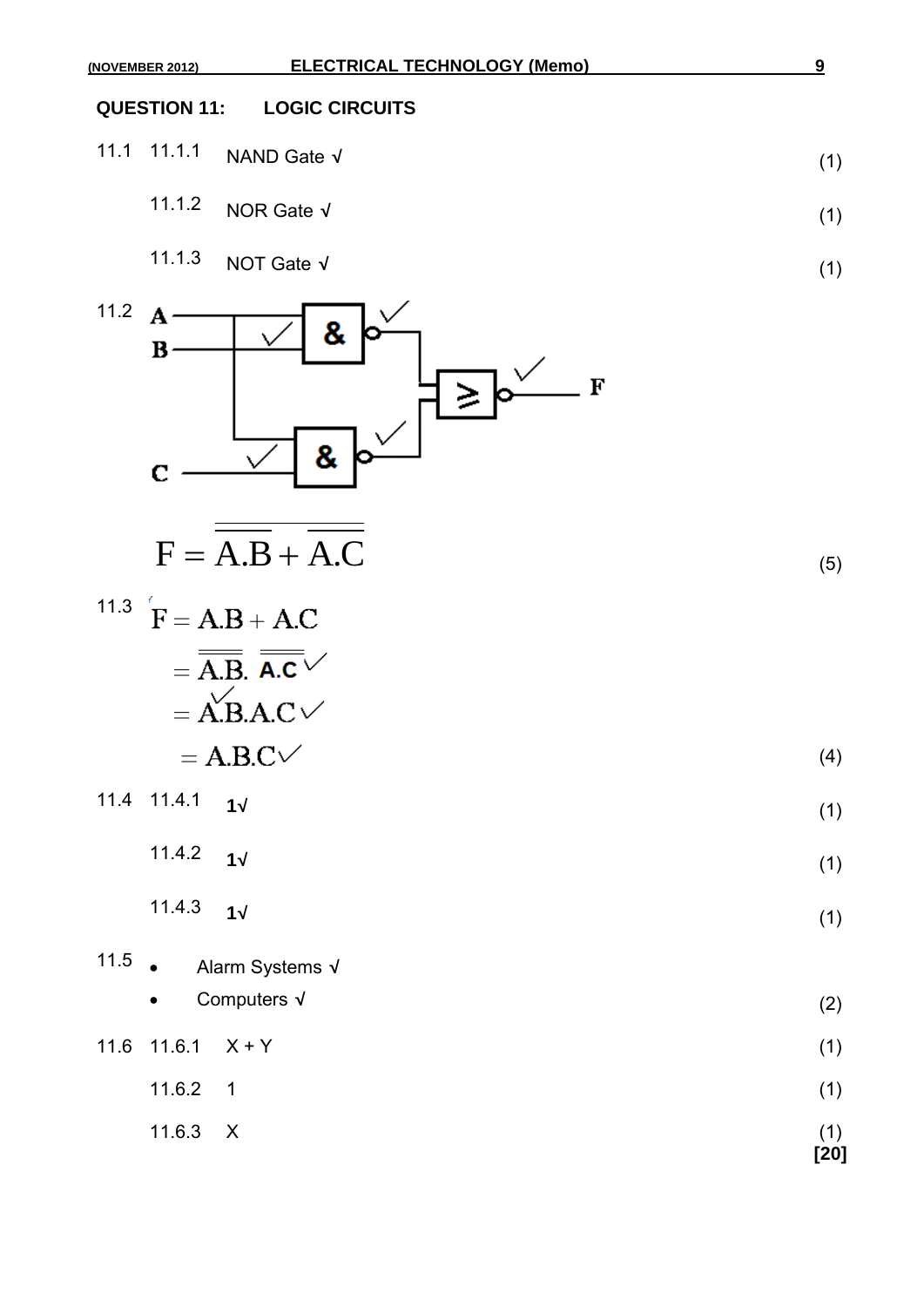#### **QUESTION 12: PROTECTIVE DEVICES**

| 12.1 | 12.1.1                                                                                                                                  | Live in terminal $\sqrt{}$                                                                                                                                                                                                                   | (1)           |  |
|------|-----------------------------------------------------------------------------------------------------------------------------------------|----------------------------------------------------------------------------------------------------------------------------------------------------------------------------------------------------------------------------------------------|---------------|--|
|      | 12.1.2                                                                                                                                  | Live out terminal $\sqrt{}$                                                                                                                                                                                                                  | (1)           |  |
|      | 12.1.3                                                                                                                                  | Trip switch $\sqrt{}$                                                                                                                                                                                                                        | (1)           |  |
|      | 12.1.4                                                                                                                                  | Moving contact $\sqrt{}$                                                                                                                                                                                                                     | (1)           |  |
| 12.2 | 12.2.1                                                                                                                                  | 40 A V                                                                                                                                                                                                                                       | (1)           |  |
|      | 12.2.2                                                                                                                                  | $20 A \sqrt{ }$                                                                                                                                                                                                                              | (1)           |  |
| 12.3 |                                                                                                                                         | The function of an earth-leakage relay unit is to automatically disconnect an<br>installation or circuit from the supply in the event of a leakage of 20 mA or<br>more flowing to earth. $\sqrt{v}$                                          | (2)           |  |
| 12.4 |                                                                                                                                         | Advantages of a circuit-breaker compared to that of a fuse:<br>In the event of an overload or fault, all poles of the circuit are positively<br>disconnected. √<br>The devices are also capable of remote control by push-buttons, by under- |               |  |
|      |                                                                                                                                         | voltage release coils, or by earth-leakage relay trip coils. V                                                                                                                                                                               | (2)<br>$[10]$ |  |
|      | <b>QUESTION 13:</b>                                                                                                                     | <b>OPERATING PRINCIPLES OF SINGLE-PHASE MOTORS</b>                                                                                                                                                                                           |               |  |
| 13.1 | 13.1.1                                                                                                                                  | Running windings √                                                                                                                                                                                                                           | (1)           |  |
|      | 13.1.2                                                                                                                                  | Auxiliary winding √                                                                                                                                                                                                                          | (1)           |  |
|      | 13.1.3                                                                                                                                  | Starting capacitor $\sqrt{ }$                                                                                                                                                                                                                | (1)           |  |
|      | 13.1.4                                                                                                                                  | Centrifugal switch √                                                                                                                                                                                                                         | (1)           |  |
| 13.2 | Capacitor-start induction motor √<br>(1)                                                                                                |                                                                                                                                                                                                                                              |               |  |
| 13.3 | To open up at about 75% of operating speed and remove the starting<br>capacitor and starting winding from the supply. $\sqrt{v}$<br>(2) |                                                                                                                                                                                                                                              |               |  |
| 13.4 | Where a good starting torque is required $\sqrt{v}$ i.e. motors that will start under<br>load. V                                        |                                                                                                                                                                                                                                              |               |  |
|      |                                                                                                                                         |                                                                                                                                                                                                                                              | (3)           |  |